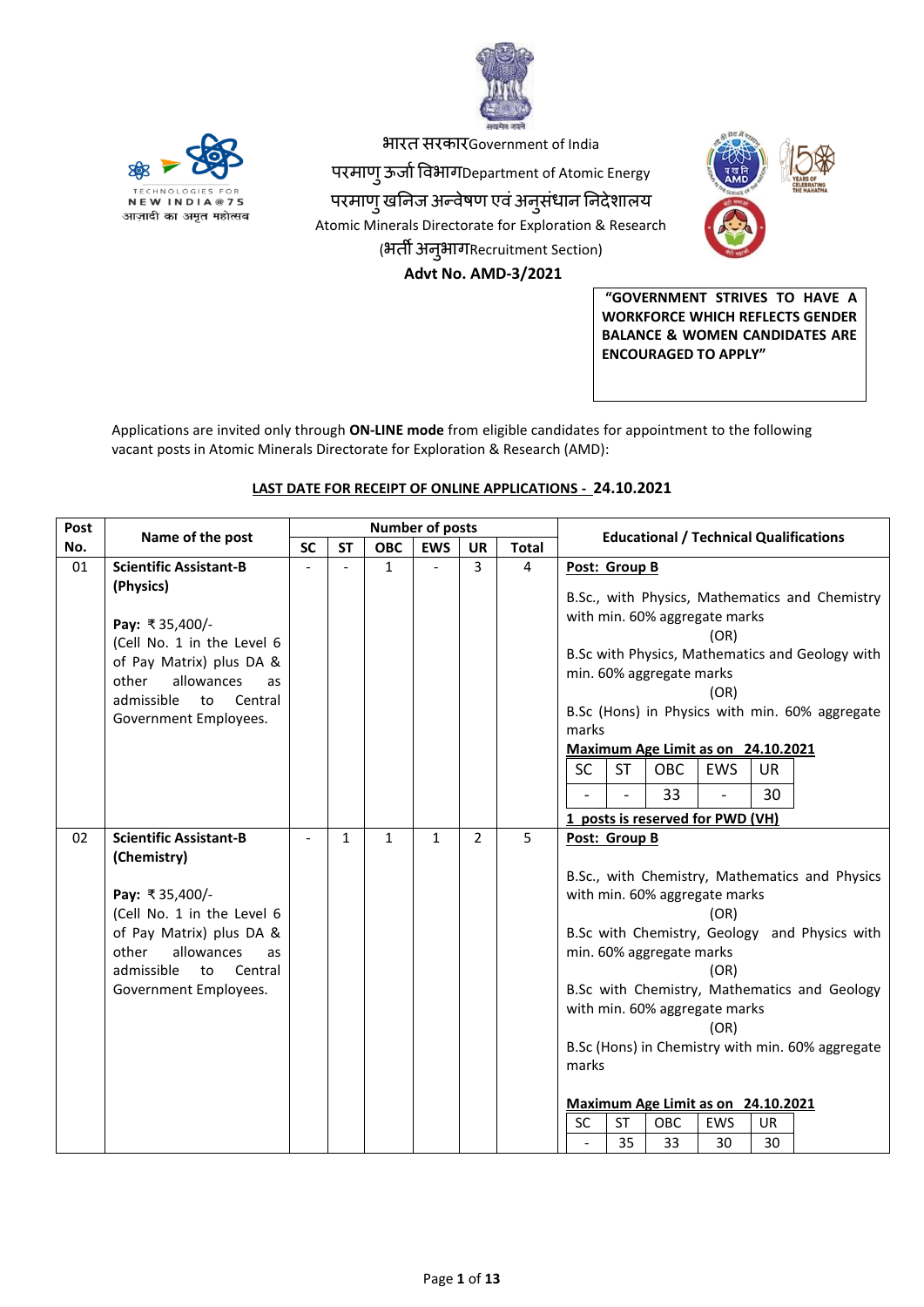| Post |                                                        |                |                          |                | <b>Number of posts</b>   |                |                |                                                   |
|------|--------------------------------------------------------|----------------|--------------------------|----------------|--------------------------|----------------|----------------|---------------------------------------------------|
| No.  | Name of the post                                       | <b>SC</b>      | <b>ST</b>                | <b>OBC</b>     | <b>EWS</b>               | <b>UR</b>      | <b>Total</b>   | <b>Educational / Technical Qualifications</b>     |
| 03   | <b>Scientific Assistant-B</b>                          | $\overline{2}$ | $\mathbf{1}$             | 3              | $\mathbf{1}$             | $\overline{7}$ | 14             | Post: Group B                                     |
|      | (Geology)                                              |                |                          |                |                          |                |                |                                                   |
|      |                                                        |                |                          |                |                          |                |                |                                                   |
|      | Pay: ₹35,400/-                                         |                |                          |                |                          |                |                | B.Sc in Geology with min. 60% aggregate marks     |
|      | (Cell No. 1 in the Level 6                             |                |                          |                |                          |                |                |                                                   |
|      | of Pay Matrix) plus DA &                               |                |                          |                |                          |                |                | Maximum Age Limit as on 24.10.2021                |
|      | allowances<br>other<br>as                              |                |                          |                |                          |                |                | <b>SC</b><br><b>ST</b><br>OBC<br>EWS<br><b>UR</b> |
|      | admissible<br>to<br>Central                            |                |                          |                |                          |                |                | 35<br>35<br>33<br>30<br>30                        |
| 04   | Government Employees.<br><b>Scientific Assistant-B</b> |                | $\overline{a}$           | $\mathbf{1}$   |                          | $\mathbf{1}$   | $\overline{2}$ | Post: Group B                                     |
|      | (Electronics/                                          |                |                          |                |                          |                |                |                                                   |
|      | Instrumentation)                                       |                |                          |                |                          |                |                | *Diploma<br>Electronics/<br>in<br>Instrumentation |
|      |                                                        |                |                          |                |                          |                |                | Engineering with min. 60% aggregate marks         |
|      | Pay: ₹35,400/-                                         |                |                          |                |                          |                |                |                                                   |
|      | (Cell No. 1 in the Level 6                             |                |                          |                |                          |                |                | Maximum Age Limit as on 24.10.2021                |
|      | of Pay Matrix) plus DA &                               |                |                          |                |                          |                |                | SC<br>ST<br>OBC<br>EWS<br>UR                      |
|      | other<br>allowances<br>as                              |                |                          |                |                          |                |                | 33<br>30                                          |
|      | admissible<br>to<br>Central                            |                |                          |                |                          |                |                |                                                   |
|      | Government Employees.                                  |                |                          |                |                          |                |                |                                                   |
| 05   | <b>Scientific Assistant-B</b>                          | $\mathbf{1}$   | $\mathbf{1}$             | $\overline{2}$ | $\mathbf{1}$             | 4              | 9              | Post: Group B                                     |
|      | [Computer                                              |                |                          |                |                          |                |                |                                                   |
|      | Science/Information                                    |                |                          |                |                          |                |                | B.Sc (Computer Science)/B.Sc (Electronics with    |
|      | <b>Technology (IT)]</b>                                |                |                          |                |                          |                |                | Computer Science) with min. 60% aggregate         |
|      |                                                        |                |                          |                |                          |                |                | marks                                             |
|      | Pay: ₹35,400/-                                         |                |                          |                |                          |                |                | (OR)                                              |
|      | (Cell No. 1 in the Level 6                             |                |                          |                |                          |                |                | *Diploma in IT/Computer Science Engineering       |
|      | of Pay Matrix) plus DA &                               |                |                          |                |                          |                |                | with min 60% aggregate marks                      |
|      | other<br>allowances<br>as                              |                |                          |                |                          |                |                |                                                   |
|      | admissible<br>to<br>Central                            |                |                          |                |                          |                |                | Maximum Age Limit as on 24.10.2021<br>OBC         |
|      | Government Employees.                                  |                |                          |                |                          |                |                | SC<br>ST<br>EWS<br>UR<br>35<br>35<br>33<br>30     |
|      |                                                        |                |                          |                |                          |                |                | 30                                                |
|      |                                                        |                |                          |                |                          |                |                |                                                   |
|      |                                                        |                |                          |                |                          |                |                | One (1) post is reserved for PWD (OH)             |
| 06   | <b>Scientific Assistant-B</b>                          |                |                          |                |                          | 1              | 1              | Post: Group B                                     |
|      | (Electrical)                                           |                |                          |                |                          |                |                |                                                   |
|      |                                                        |                |                          |                |                          |                |                | *Diploma in Electrical Engineering with min. 60%  |
|      | Pay: ₹35,400/-                                         |                |                          |                |                          |                |                | aggregate marks                                   |
|      | (Cell No. 1 in the Level 6                             |                |                          |                |                          |                |                |                                                   |
|      | of Pay Matrix) plus DA &                               |                |                          |                |                          |                |                | Maximum Age Limit as on 24.10.2021                |
|      | other<br>allowances<br>as                              |                |                          |                |                          |                |                | SC<br>ST<br>OBC<br>EWS<br>UR                      |
|      | admissible<br>to<br>Central                            |                |                          |                |                          |                |                | 30                                                |
|      | Government Employees.                                  |                |                          |                |                          |                |                |                                                   |
| 07   | <b>Scientific Assistant-B</b>                          | $\blacksquare$ | $\overline{\phantom{a}}$ |                | $\overline{\phantom{a}}$ | $\mathbf{1}$   | $\mathbf{1}$   | Post: Group B                                     |
|      | (Civil)                                                |                |                          |                |                          |                |                |                                                   |
|      |                                                        |                |                          |                |                          |                |                | *Diploma in Civil Engineering with min. 60%       |
|      | Pay: ₹35,400/-                                         |                |                          |                |                          |                |                | aggregate marks                                   |
|      | (Cell No. 1 in the Level 6                             |                |                          |                |                          |                |                |                                                   |
|      | of Pay Matrix) plus DA &                               |                |                          |                |                          |                |                | Maximum Age Limit as on 24.10.2021                |
|      | other<br>allowances<br>as                              |                |                          |                |                          |                |                | <b>ST</b><br><b>SC</b><br>OBC<br>EWS<br>UR        |
|      | admissible<br>to<br>Central                            |                |                          |                |                          |                |                | 30                                                |
|      | Government Employees.                                  |                |                          |                |                          |                |                |                                                   |

**(\*) 3 years after SSC or 2 years after HSC/B.Sc.**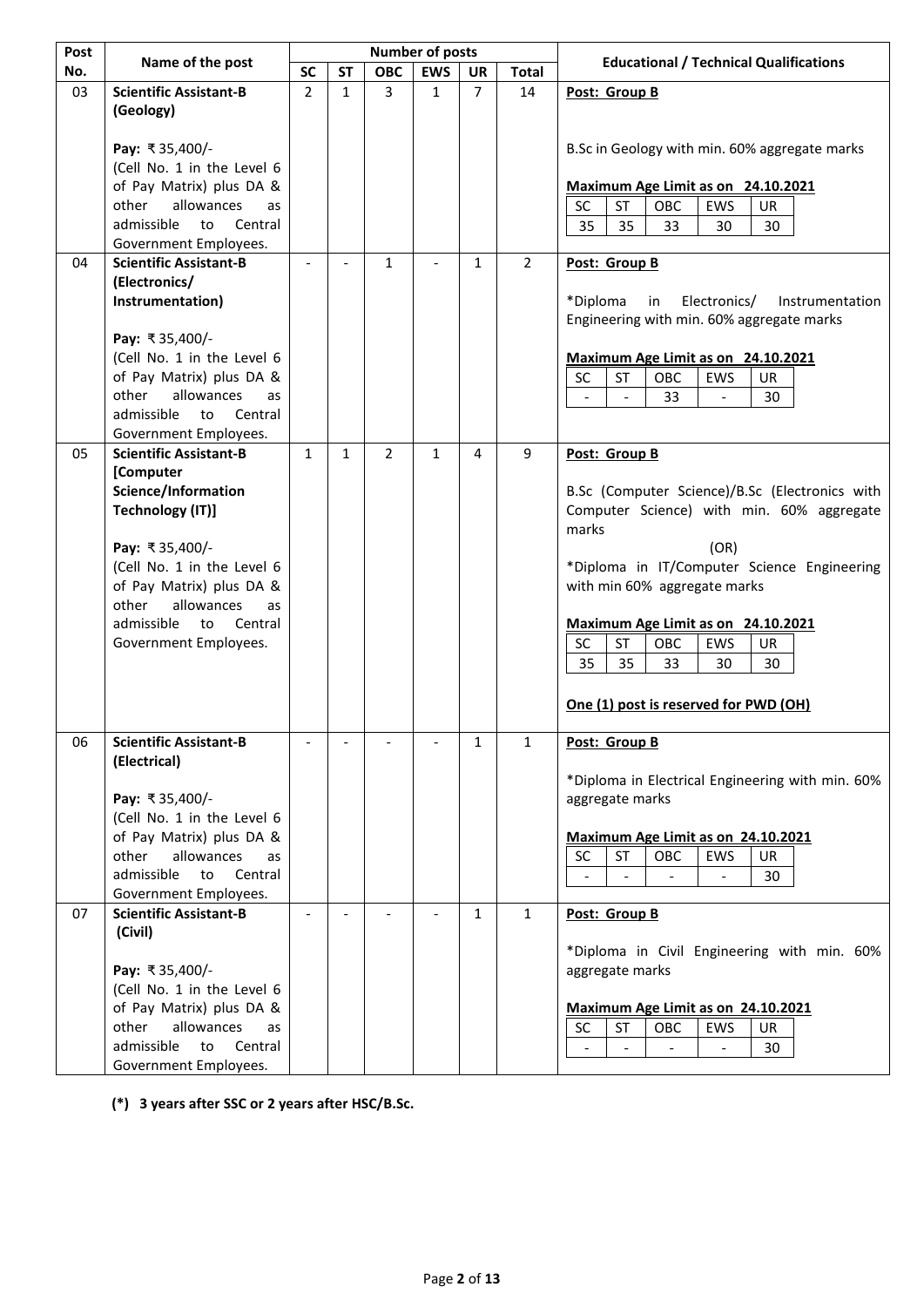| Post | Name of the post                                         | <b>Number of posts</b> |                |                | <b>Educational / Technical Qualifications</b> |                |              |                                                                                                 |
|------|----------------------------------------------------------|------------------------|----------------|----------------|-----------------------------------------------|----------------|--------------|-------------------------------------------------------------------------------------------------|
| No.  |                                                          | <b>SC</b>              | <b>ST</b>      | <b>OBC</b>     | <b>EWS</b>                                    | <b>UR</b>      | <b>Total</b> |                                                                                                 |
| 08   | <b>Technician-B</b>                                      |                        | $\overline{a}$ | $\overline{2}$ |                                               | $\overline{2}$ | 4            | Post: Group C                                                                                   |
|      | (Physics/Electronics/                                    |                        |                |                |                                               |                |              |                                                                                                 |
|      | Instrumentation)                                         |                        |                |                |                                               |                |              | Min. 60% marks in SSC                                                                           |
|      | Pay: ₹21,700/-                                           |                        |                |                |                                               |                |              | Recognized Trade certificate (I.T.I/NCVT) in                                                    |
|      | (Cell No. 1 in the Level 3                               |                        |                |                |                                               |                |              | Electronics/ Instrument Mechanic /Electronics                                                   |
|      | of Pay Matrix) plus DA &                                 |                        |                |                |                                               |                |              | Mechanic trade of not less than one year                                                        |
|      | other<br>allowances<br>as                                |                        |                |                |                                               |                |              | duration.                                                                                       |
|      | admissible<br>to<br>Central                              |                        |                |                |                                               |                |              | Preference will be given to candidates having                                                   |
|      | <b>Government Employees</b>                              |                        |                |                |                                               |                |              | working experience.                                                                             |
|      |                                                          |                        |                |                |                                               |                |              | Maximum Age Limit as on 24.10.2021                                                              |
|      |                                                          |                        |                |                |                                               |                |              | SC<br><b>ST</b><br>OBC<br>EWS<br><b>UR</b>                                                      |
|      |                                                          |                        |                |                |                                               |                |              | 25<br>28<br>$\overline{a}$<br>$\overline{\phantom{a}}$                                          |
|      |                                                          |                        |                |                |                                               |                |              |                                                                                                 |
|      |                                                          |                        |                |                |                                               |                |              | One (1) post is reserved for PWD (VH)                                                           |
|      |                                                          |                        |                |                |                                               |                |              | One (1) post is reserved for Ex-Servicemen                                                      |
| 09   | <b>Technician-B</b>                                      | $\mathbf{1}$           | $\overline{2}$ | 3              | $\overline{2}$                                | 6              | 14           | Post: Group C                                                                                   |
|      | (Laboratory)                                             |                        |                |                |                                               |                |              | Min. 60% marks in SSC                                                                           |
|      | Pay: ₹21,700/-                                           |                        |                |                |                                               |                |              |                                                                                                 |
|      | (Cell No. 1 in the Level 3                               |                        |                |                |                                               |                |              | Recognized Trade certificate (I.T.I/NCVT) in                                                    |
|      | of Pay Matrix) plus DA &                                 |                        |                |                |                                               |                |              | Chemical Plant/Laboratory Assistant-Chemical<br>Plant trade of not less than one year duration. |
|      | other<br>allowances<br>as                                |                        |                |                |                                               |                |              |                                                                                                 |
|      | admissible<br>to<br>Central                              |                        |                |                |                                               |                |              | Preference will be given to candidates having                                                   |
|      | <b>Government Employees</b>                              |                        |                |                |                                               |                |              | working experience.                                                                             |
|      |                                                          |                        |                |                |                                               |                |              |                                                                                                 |
|      |                                                          |                        |                |                |                                               |                |              | Maximum Age Limit as on 24.10.2021                                                              |
|      |                                                          |                        |                |                |                                               |                |              | SC<br>ST<br>OBC<br>EWS<br>UR                                                                    |
|      |                                                          |                        |                |                |                                               |                |              | 30<br>30<br>28<br>25<br>25                                                                      |
|      |                                                          |                        |                |                |                                               |                |              | Two (2) posts are reserved for                                                                  |
|      |                                                          |                        |                |                |                                               |                |              | <b>PWD (HH-1, OD-1)</b>                                                                         |
| 10   | Technician-B                                             |                        |                | $\mathbf{1}$   |                                               |                | $\mathbf{1}$ | Post: Group C                                                                                   |
|      | (Plumber)                                                |                        |                |                |                                               |                |              | Min. 60% marks in SSC                                                                           |
|      |                                                          |                        |                |                |                                               |                |              |                                                                                                 |
|      | Pay: ₹21,700/-                                           |                        |                |                |                                               |                |              | Recognized Trade certificate (I.T.I/NCVT) in                                                    |
|      | (Cell No. 1 in the Level 3                               |                        |                |                |                                               |                |              | Plumber trade of not less than one year duration.                                               |
|      | of Pay Matrix) plus DA &                                 |                        |                |                |                                               |                |              |                                                                                                 |
|      | other<br>allowances<br>as<br>admissible<br>to<br>Central |                        |                |                |                                               |                |              | Preference will be given to candidates having                                                   |
|      | <b>Government Employees</b>                              |                        |                |                |                                               |                |              | working experience.                                                                             |
|      |                                                          |                        |                |                |                                               |                |              | Maximum Age Limit as on 24.10.2021                                                              |
|      |                                                          |                        |                |                |                                               |                |              | <b>SC</b><br><b>ST</b><br>OBC<br>EWS<br>UR.                                                     |
|      |                                                          |                        |                |                |                                               |                |              | 28                                                                                              |
| 11   | <b>Technician-B</b>                                      |                        | $\overline{a}$ |                |                                               | $\mathbf{1}$   | $\mathbf{1}$ | Post: Group C                                                                                   |
|      | (Binding)                                                |                        |                |                |                                               |                |              | Min. 60% marks in SSC                                                                           |
|      | Pay: ₹21,700/-                                           |                        |                |                |                                               |                |              |                                                                                                 |
|      | (Cell No. 1 in the Level 3                               |                        |                |                |                                               |                |              | Recognized Trade certificate (I.T.I/NCVT) in                                                    |
|      | of Pay Matrix) plus DA &                                 |                        |                |                |                                               |                |              | Binder trade of not less than one year duration.                                                |
|      | other<br>allowances<br>as                                |                        |                |                |                                               |                |              | Preference will be given to candidates having                                                   |
|      | admissible<br>to<br>Central                              |                        |                |                |                                               |                |              | working experience.                                                                             |
|      | <b>Government Employees</b>                              |                        |                |                |                                               |                |              | Maximum Age Limit as on 24.10.2021                                                              |
|      |                                                          |                        |                |                |                                               |                |              | <b>SC</b><br>OBC<br><b>UR</b><br>ST<br><b>EWS</b>                                               |
|      |                                                          |                        |                |                |                                               |                |              | 25<br>$\overline{\phantom{a}}$                                                                  |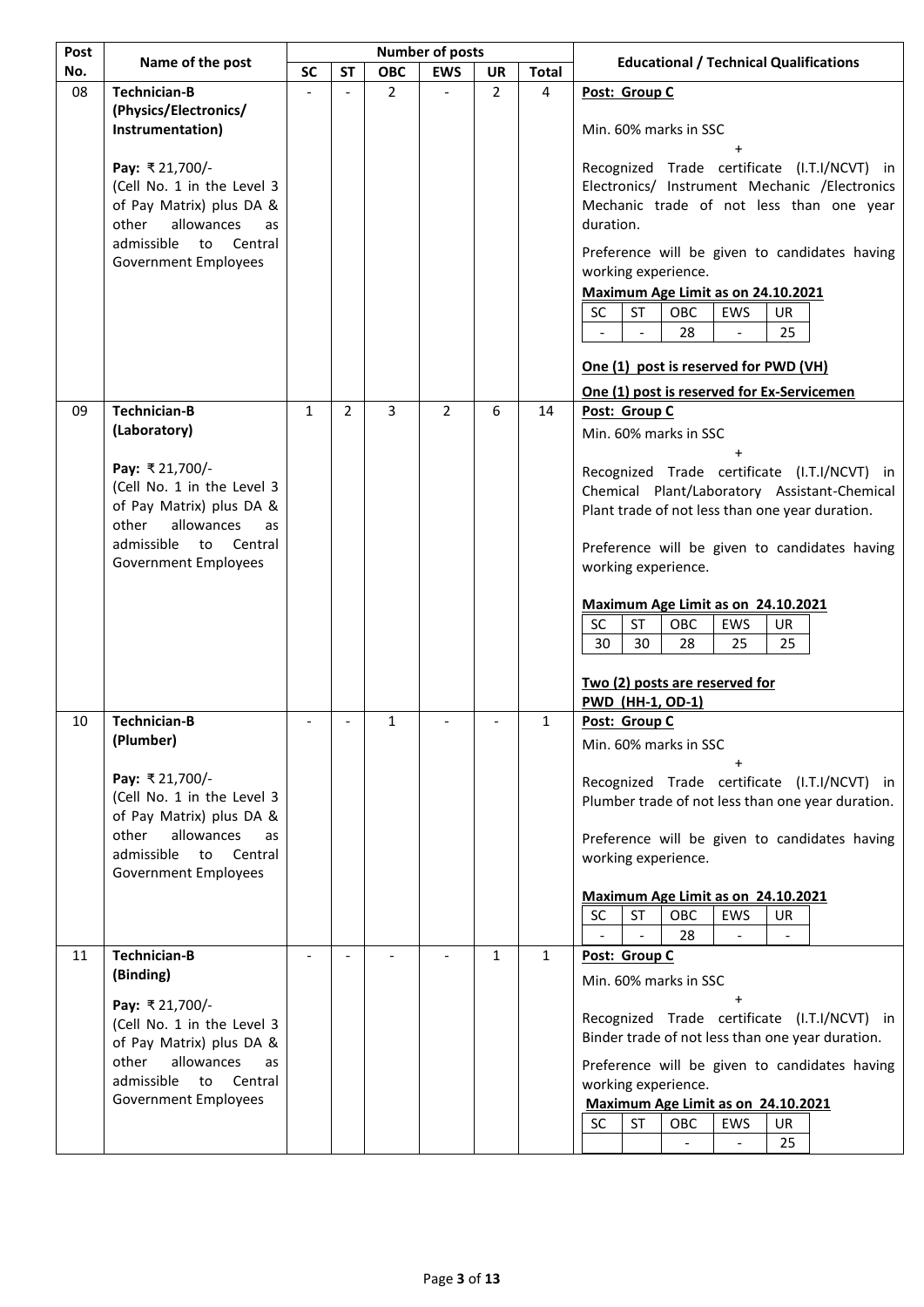| Post | Name of the post                                                                                                                                                                                   |                |                |            | <b>Number of posts</b> |                |              | <b>Educational / Technical Qualifications</b>                                                                                                                                                                                                                                                                                                                                                                                                                                  |  |
|------|----------------------------------------------------------------------------------------------------------------------------------------------------------------------------------------------------|----------------|----------------|------------|------------------------|----------------|--------------|--------------------------------------------------------------------------------------------------------------------------------------------------------------------------------------------------------------------------------------------------------------------------------------------------------------------------------------------------------------------------------------------------------------------------------------------------------------------------------|--|
| No.  |                                                                                                                                                                                                    | <b>SC</b>      | <b>ST</b>      | <b>OBC</b> | <b>EWS</b>             | <b>UR</b>      | <b>Total</b> |                                                                                                                                                                                                                                                                                                                                                                                                                                                                                |  |
| 12   | <b>Technician-B</b><br>(Printing)                                                                                                                                                                  |                |                |            |                        | $\mathbf{1}$   | $\mathbf{1}$ | Post: Group C<br>Min. 60% marks in SSC                                                                                                                                                                                                                                                                                                                                                                                                                                         |  |
|      | Pay: ₹21,700/-<br>(Cell No. 1 in the Level 3<br>of Pay Matrix) plus DA &<br>allowances<br>other<br>as<br>admissible<br>to<br>Central<br><b>Government Employees</b>                                |                |                |            |                        |                |              | Recognized Trade certificate (I.T.I/NCVT) in<br>Printer trade of not less than one year duration.<br>Preference will be given to candidates having<br>working experience.<br>Maximum Age Limit as on 24.10.2021<br>OBC<br><b>SC</b><br><b>ST</b><br>EWS<br>UR                                                                                                                                                                                                                  |  |
|      |                                                                                                                                                                                                    |                |                |            |                        |                |              | 25                                                                                                                                                                                                                                                                                                                                                                                                                                                                             |  |
| 13   | <b>Technician-B</b><br>(Drilling)<br>Pay: ₹21,700/-<br>(Cell No. 1 in the Level 3<br>of Pay Matrix) plus DA &<br>other<br>allowances<br>as<br>admissible<br>Central<br>to<br>Government Employees. | $\overline{2}$ | 3              | 6          | $\overline{2}$         | $\overline{7}$ | 20           | Post: Group C<br>Min. 60% marks in SSC<br>Recognized Trade certificate (I.T.I/NCVT) in<br>Diesel/Auto Mechanic/Mechanic-Motor Vehicle<br>trade of not less than one year duration.<br>Preference will be given to candidates having<br>Working experience in Auto Mechanic/Diesel<br>Mechanic trade in a reputed workshop.<br>Maximum Age Limit as on 24.10.2021<br>SC<br><b>ST</b><br>OBC<br>EWS<br>UR<br>30<br>30<br>28<br>25<br>25<br>One (1) post is reserved for PWD (HH) |  |
| 14   | <b>Upper Division Clerk</b><br>Pay: ₹25,500/-<br>(Cell No. 1 in the Level 4<br>of Pay Matrix) plus DA &<br>other<br>allowances<br>as<br>admissible<br>to<br>Central<br><b>Government Employees</b> | 3              | $\overline{2}$ | 3          | $\mathbf{1}$           | $\overline{7}$ | 16           | Post: Group C<br>A Degree of a recognized University or equivalent<br>with an aggregate of 50% marks.<br>Desirable:<br>A minimum speed of 30 wpm in English<br>typewriting.<br>Knowledge of Computer Applications, Data Entry<br>& Data Processing.<br>Maximum Age Limit as on 24.10.2021<br><b>SC</b><br><b>ST</b><br>OBC<br>EWS<br>UR<br>32<br>32<br>30<br>27<br>27<br>Two (2) posts are reserved for<br>PWD (HH-1, OH-1) (Backlog vacancies)                                |  |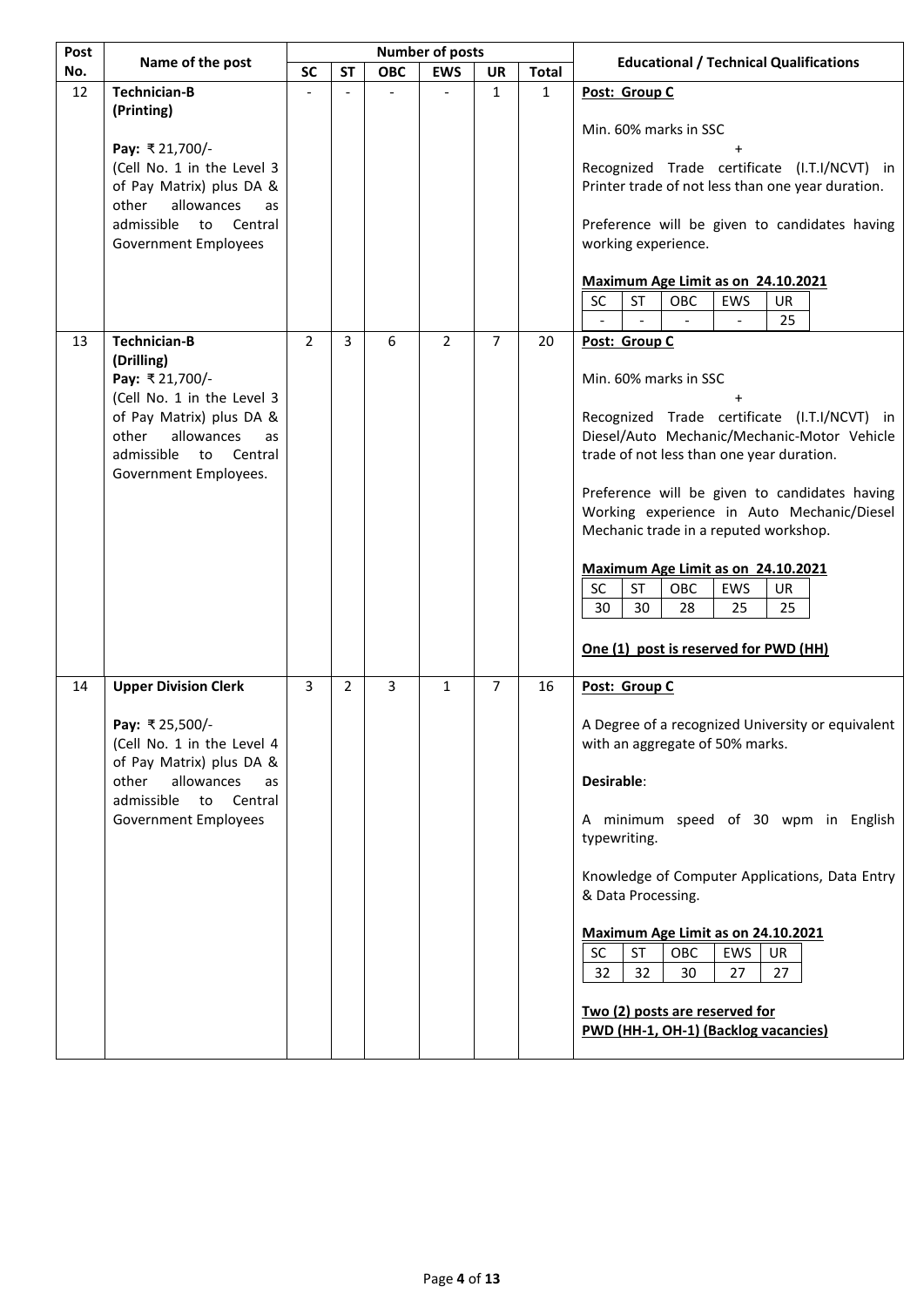| Post | Name of the post                                                                                                                                                                             | <b>Number of posts</b> |              |            | <b>Educational / Technical Qualifications</b> |    |              |                                                                                                                                                                                                                                                                                                                                                                                                                                                                                                                                                                                                                                                                                                                                                                                                                                                                                                                                                                                                                                                                                                                                                   |
|------|----------------------------------------------------------------------------------------------------------------------------------------------------------------------------------------------|------------------------|--------------|------------|-----------------------------------------------|----|--------------|---------------------------------------------------------------------------------------------------------------------------------------------------------------------------------------------------------------------------------------------------------------------------------------------------------------------------------------------------------------------------------------------------------------------------------------------------------------------------------------------------------------------------------------------------------------------------------------------------------------------------------------------------------------------------------------------------------------------------------------------------------------------------------------------------------------------------------------------------------------------------------------------------------------------------------------------------------------------------------------------------------------------------------------------------------------------------------------------------------------------------------------------------|
| No.  |                                                                                                                                                                                              | <b>SC</b>              | <b>ST</b>    | <b>OBC</b> | <b>EWS</b>                                    | UR | <b>Total</b> |                                                                                                                                                                                                                                                                                                                                                                                                                                                                                                                                                                                                                                                                                                                                                                                                                                                                                                                                                                                                                                                                                                                                                   |
| 15   | <b>Driver (Ordinary Grade)</b>                                                                                                                                                               |                        | $\mathbf{1}$ | 3          | 1                                             | 8  | 13           | Post: Group C                                                                                                                                                                                                                                                                                                                                                                                                                                                                                                                                                                                                                                                                                                                                                                                                                                                                                                                                                                                                                                                                                                                                     |
|      | Pay: ₹19,900/-<br>(Cell No. 1 in the Level 2<br>of Pay Matrix) plus DA &<br>allowances<br>other<br>as<br>admissible<br>to<br>Central<br><b>Government Employees</b>                          |                        |              |            |                                               |    |              | <b>Essential:</b><br>i. Pass in 10 <sup>th</sup> Standard<br>ii. Possession of a valid driving license to drive<br>light and heavy vehicles<br>iii. Consolidated experience in driving a light and<br>heavy vehicle for at least 3 years<br>iv. Knowledge of motor mechanism i.e., must be<br>able to attend to minor repairs of petrol and<br>diesel driven vehicles such as the following:<br>General day-to-day maintenance of the<br>a)<br>vehicle.<br>maintenance<br>b)<br>Tyre,<br>Battery<br>and<br>lubrication of vehicle.<br>Accelerator, Brake, Clutch peddle and<br>c)<br>fan belt adjustments.<br>Removal of Air lock and oil block.<br>d)<br>Engine tune up, break adjustment,<br>e)<br>wheel alignment and observation of<br>dash board meters.<br>Preference will be given to candidates having:<br>1. Possession of valid driving license to drive<br>two wheeler.<br>2. Ability to read and fill up routine forms in<br>English/Hindi.<br>Maximum Age Limit as on 24.10.2021<br>SC<br><b>ST</b><br>OBC<br>EWS<br><b>UR</b><br>32<br>30<br>27<br>27<br>$\overline{\phantom{a}}$<br>Three (3) posts are reserved for Ex-Servicemen |
| 16   | <b>Security Guard</b><br>Pay: ₹18,000/-<br>(Cell No. 1 in the Level 1<br>of Pay Matrix) plus DA &<br>other<br>allowances<br>as<br>admissible<br>to<br>Central<br><b>Government Employees</b> | 7                      |              |            | 1                                             | 10 | 18           | Post: Group C<br><b>Direct Recruits</b><br>10th standard pass<br>10th standard pass or<br>For Ex-<br><b>Ex-Police and Ex-Central</b><br>servicemen<br>equivalent certificate from<br>Para Military Personnel<br><b>Armed Forces</b><br>Physical Standards: No deformity.<br>Minimum Height: 167 Cms.<br>Chest: $80 - 85$ Cms.<br>Maximum Age Limit as on 24.10.2021<br>SC<br>OBC<br>EWS<br>ST<br>UR<br>32<br>27<br>27<br>Four (4) posts are reserved for Ex-Servicemen                                                                                                                                                                                                                                                                                                                                                                                                                                                                                                                                                                                                                                                                            |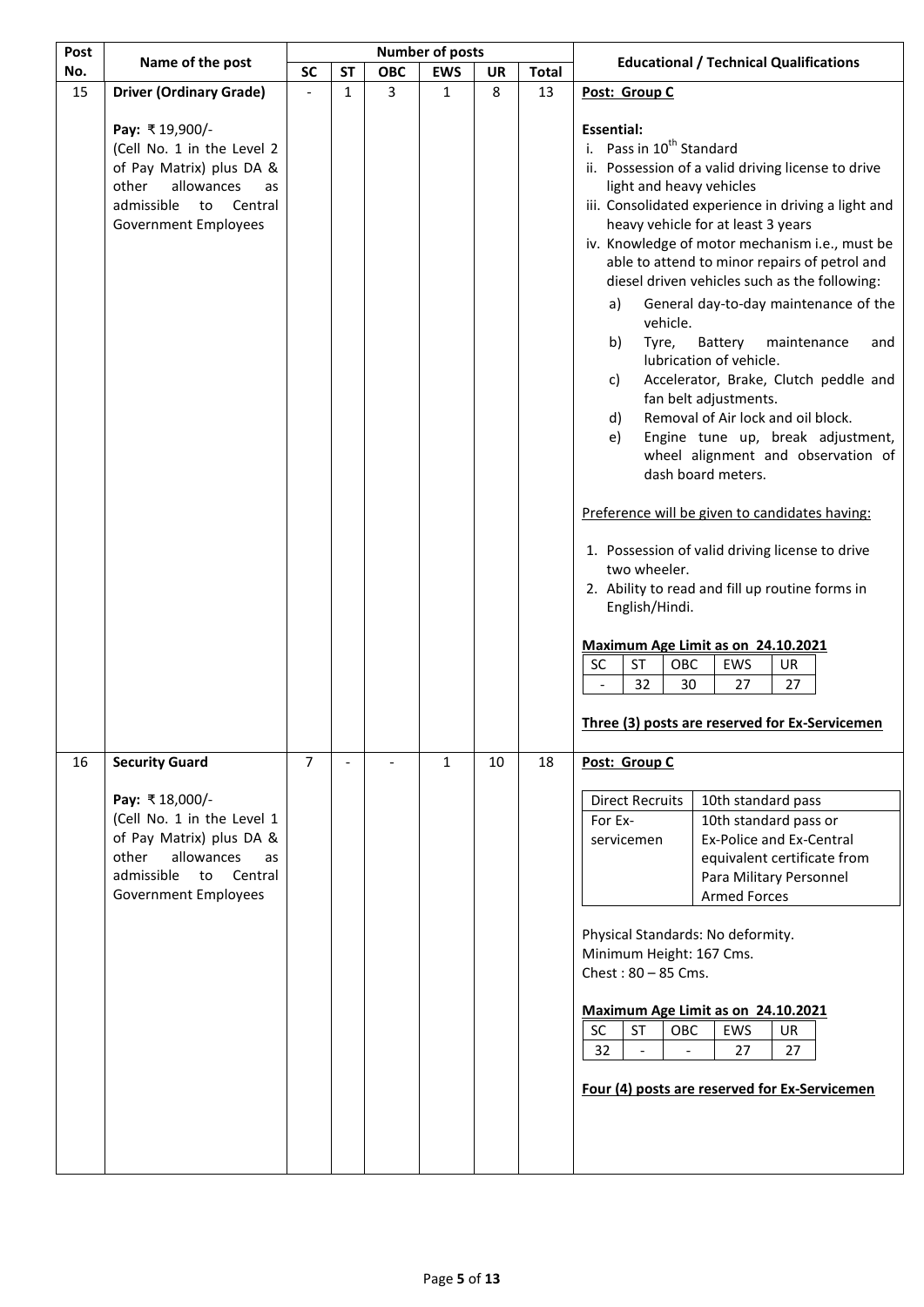## **Other requirements for the post of Security Guard post:**

## **a) Minimum Height:**

| SI.<br>No. | Category                                                                                                                                                                               | Height<br>(in cm) |        |  |
|------------|----------------------------------------------------------------------------------------------------------------------------------------------------------------------------------------|-------------------|--------|--|
|            |                                                                                                                                                                                        | Male              | Female |  |
| 1.         | General                                                                                                                                                                                | 167               | 157    |  |
| 2.         | Candidates belonging to hill areas of<br>Garhwal, Kumaon, Himachal Pradesh,<br>Gorkhas, Dogras, Marathas, Kashmir<br>Valley, Leh & Ladakh,<br>J&K,<br>North Eastern States and Sikkim. | 165               | 155    |  |

## b) Chest (Male)

| SI. | Category                              | In cm.     |          |  |
|-----|---------------------------------------|------------|----------|--|
| No. |                                       |            |          |  |
|     |                                       | Unexpanded | Expanded |  |
| 1.  | General                               | 80         | 85       |  |
| 2.  | Candidates belonging to hill areas of | 80         | 85       |  |
|     | Garhwal, Kumaon, Himachal Pradesh,    |            |          |  |
|     | Gorkhas, Dogras, Marathas, Kashmir    |            |          |  |
|     | Valley, Leh & Ladakh,<br>J&K.         |            |          |  |
|     | North Eastern States and Sikkim.      |            |          |  |
|     |                                       |            |          |  |

**Nature of duties** : to work under supervision of Assistant Security Officer and assist them in access control duty at every point, collect intelligence and perform vigilance, watch and ward duties and patrolling duty in general/round-the-clock shifts.

**Minimum Age limit is 18 years as on 24-10-2021 i.e., the last date of receipt of on-line application for all the posts.**

## **Application Fee**

| Sl. No. | Post name                                                              | <b>Fee</b> | <b>Payment Mode</b>                    |
|---------|------------------------------------------------------------------------|------------|----------------------------------------|
|         |                                                                        | ₹          |                                        |
|         | Scientific Assistant-B                                                 | $200/-$    |                                        |
| 1.      | (All disciplines)                                                      |            |                                        |
| 2.      | Technician-B (All disciplines)                                         | $100/-$    | Application fee should be paid through |
| 3.      | <b>Upper Division Clerk</b>                                            | $100/-$    | on-line only. Please refer website     |
| 4.      | Driver (Ordinary Grade)                                                | $100/-$    | www.amd.gov.in for details.            |
| 5.      | <b>Security Guard</b>                                                  | $100/-$    |                                        |
|         | The following candidates are exempted from payment of Application Fee. |            |                                        |
|         |                                                                        |            |                                        |
| 1.      | Candidates belonging to SC/ST                                          |            |                                        |
| 2.      | Ex-Servicemen                                                          |            |                                        |
| 3.      | Persons with physical disability                                       |            |                                        |

4. Woman candidates.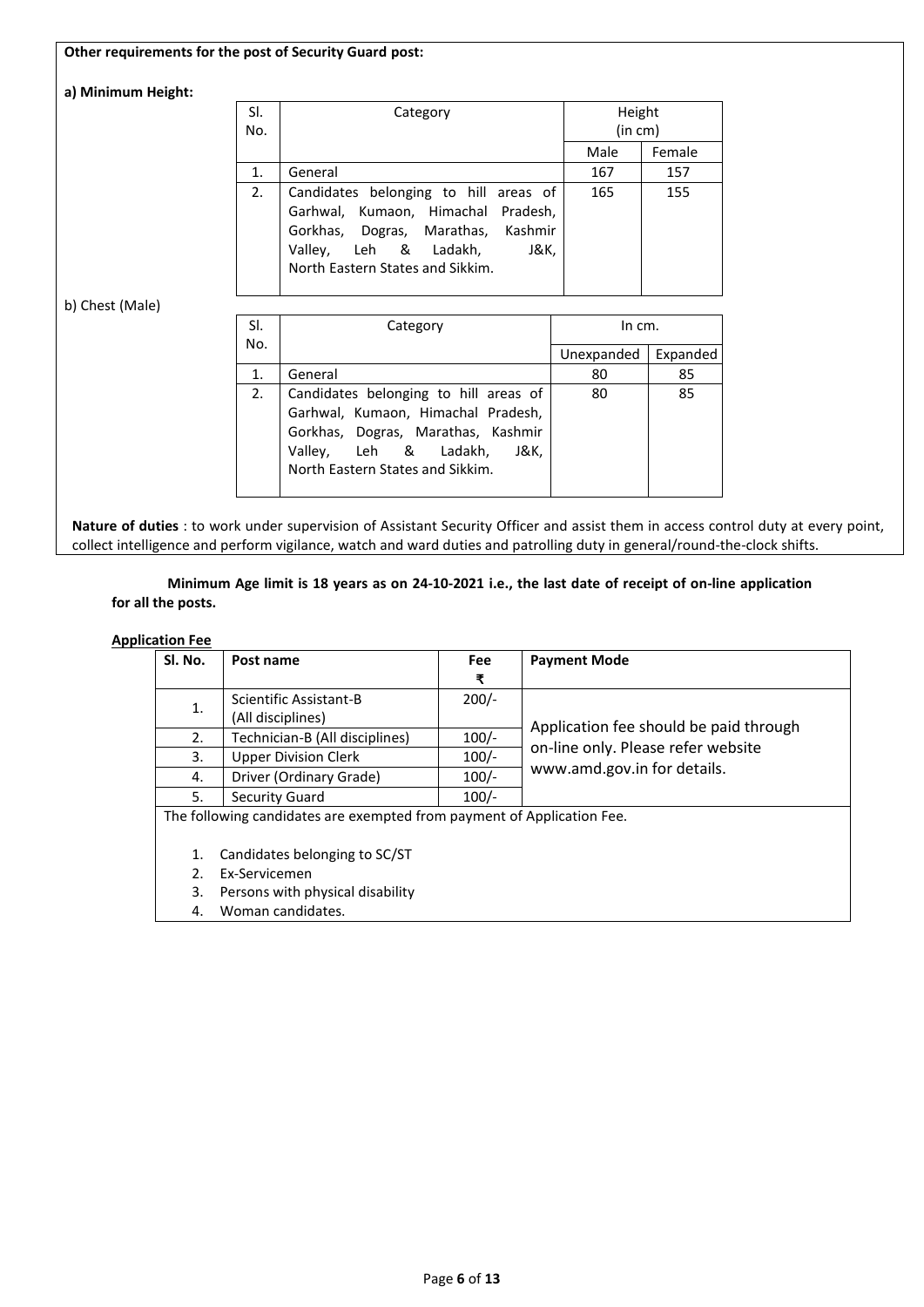# **SC/ST/OBC Candidates.**

#### **RELAXATION IN UPPER AGE LIMIT:**

- Upper age limit indicated will be relaxed by 5 years for SC/ST and 3 years for OBC candidates not belonging to creamy layer, only in respect of reserved posts. SC/ST/OBC Certificates should be as per the prescribed format for employment in Government of India.
- $\triangleright$  Age relaxation is not applicable for SC/ST/OBC candidates applying for Unreserved posts

## **Departmental candidates:**

 $\triangleright$  Age relaxation for departmental candidates will be considered as per rules in vogue.

### **Ex-servicemen:**

- $\triangleright$  Age relaxation in the upper age limit for Ex-servicemen would be over and above the maximum age prescribed in the advertisement to the extent of service rendered in Defence plus three years.
- $\triangleright$  Once an Ex-serviceman is appointed to a civil post against a reserved vacancy, he ceases to be an Ex-serviceman. However, the benefit of age relaxations as prescribed for Ex-servicemen will be admissible.

#### **People domiciled in Kashmir Division:**

- $\triangleright$  Relaxation in the upper age limit of 5 years shall be admissible to all persons who had ordinarily been domiciled in Kashmir Division during the period from 01.01.1980 to 31.12.1989 provided that the relaxation in the upper age limit for appearing at any examination shall be subject to the minimum number of chances permissible under the relevant rule. Any person intending to avail this relaxation of age limit admissible shall submit a certificate regarding proof of Residence from:
	- The District Magistrate in the Kashmir Division within whose jurisdiction who had ordinarily resided; or
	- Any other authority designated in this behalf by the Government of Jammu and Kashmir to the effect that he had ordinarily been domiciled in the Kashmir Division of the State of Jammu and Kashmir during the period from the 1st day of January, 1980 to the 31st day of December, 1989.
- **However, the upper age relaxation will be amended as per the orders of Government of India which may be issued in respect of Union Territories of Jammu & Kashmir and Ladakh.**

#### **1984 Riots:**

 $\triangleright$  Relaxation of upper age limit of 5 years shall be admissible to children/family members of those who died in the 1984 riots

#### **Persons with Disabilities:**

 $\triangleright$  Relaxation in Upper age limit is admissible to Persons with Disabilities (OH/HH/VH/OD) for the posts identified (from S.No.**01 to 14**) as detailed below, subject to production of certificate from the Govt. Hospital/Medical Board consisting of at least one specialist in the particular filed in assessing locomotor disability, in support of their claim of disability, at the time of document verification.

| Category                           | <b>Relaxation in Upper Age Limit (in years)</b> | Percentage of<br><b>Disability</b> |          |            |                   |
|------------------------------------|-------------------------------------------------|------------------------------------|----------|------------|-------------------|
|                                    | UR/EWS                                          | SC                                 | ST       | <b>OBC</b> |                   |
| Persons with<br>Disabilities (PWD) | 10 years                                        | 15 years                           | 15 years | 13 years   | Not less than 40% |

## $\triangleright$  Age relaxation will be given for the following posts identified for PWD only.

- a) Scientific Assistant-B
- b) Technician-B
- c) Upper Division Clerk
- $\triangleright$  In other words, PWD candidates are not eligible to apply for the posts of Driver (Ordinary grade) & Security Guard, which are not identified for PWD.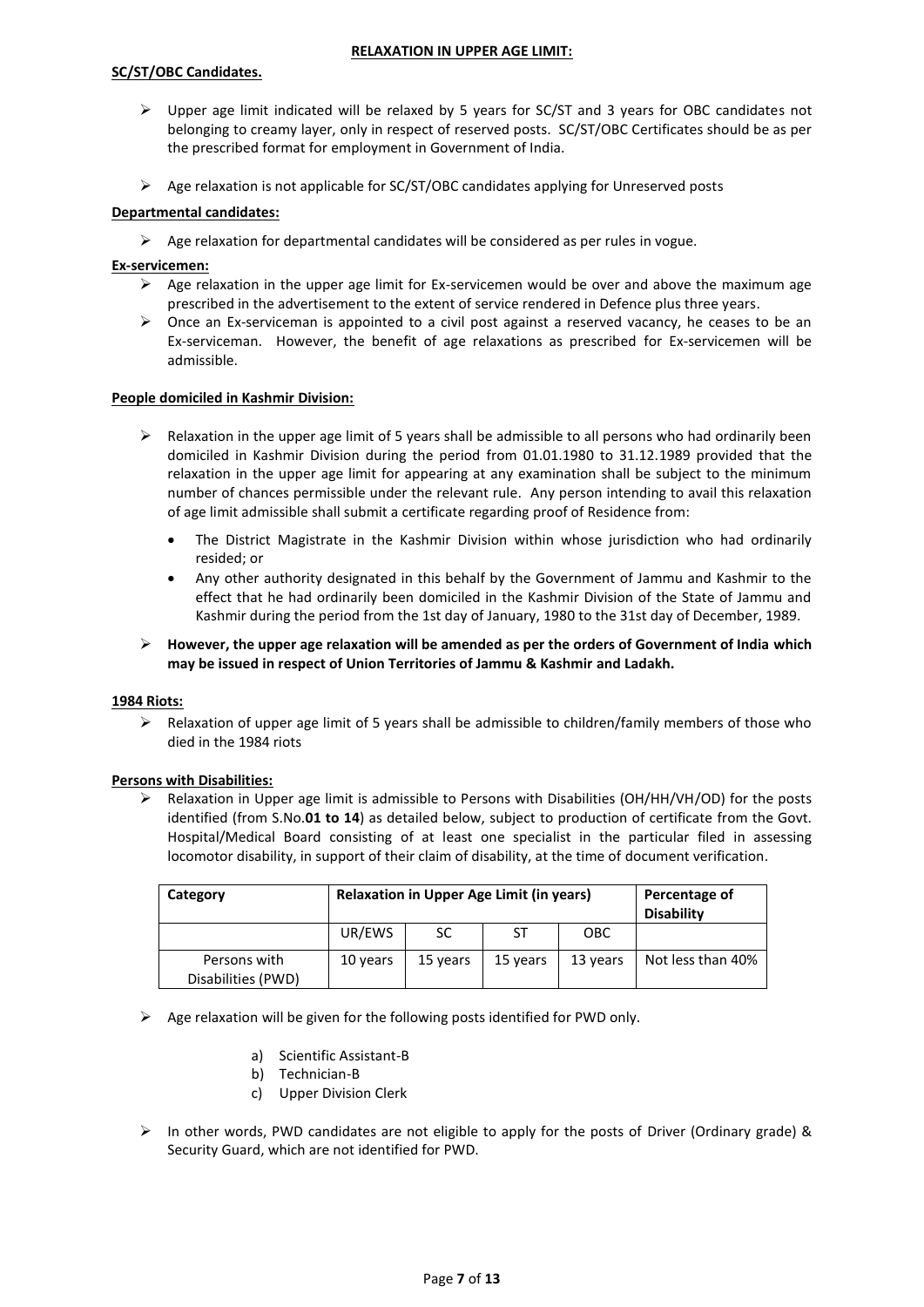## **Widow, divorced woman and woman judicially separated from her husband and who is not re-married**

 $\triangleright$  Relaxation of age is applicable in respect of Group-C posts only (From post S.No.8 to 16) as detailed below

| UR/EWS   |          |          | OBC      |
|----------|----------|----------|----------|
| 35 years | 40 years | 40 years | 38 years |

### **SELECTION PROCEDURE**

#### **SCIENTIFIC ASSISTANT-B (ALL DISCIPLINES)**

Selection process consists of the following:

- 1. Written Examination
- 2. Interview

Selection procedure will involve initial screening test/Written Examination followed by interview. Selection is based on the assessment by the appropriate Standing Selection Committee.

#### **Pattern of Written examination**

| Questions type          | Objective type of multiple choice questions relating to<br>primary qualification of the post prescribed |
|-------------------------|---------------------------------------------------------------------------------------------------------|
| No of Questions         | <i>100</i>                                                                                              |
| <b>Marks</b>            | 300 (3 marks for each correct answer)                                                                   |
| <b>Negative Marks</b>   | Minus 1 mark for wrong answer                                                                           |
| Duration of Examination | 2 hrs                                                                                                   |

## **TECHNICIAN-B (ALL DISCIPLINES)**

Selection process consists of the following:

#### **Stage-1 Preliminary Test:**

 Examinations will consist of 50 multi choice questions (choice of 4 answers) of one hour duration in the following proportions.

#### **Pattern of Written examination-Preliminary Test**

| Questions type          | Objective type of multi choice questions in the following proportions. |  |  |  |  |  |
|-------------------------|------------------------------------------------------------------------|--|--|--|--|--|
|                         | Mathematics<br>- 20 questions<br>α.                                    |  |  |  |  |  |
|                         | - 20 questions<br>Science<br>b.                                        |  |  |  |  |  |
|                         | General awareness<br>- 10 questions<br>C.                              |  |  |  |  |  |
| No of Questions         | 50                                                                     |  |  |  |  |  |
| Marks                   | 150 (3 marks for each correct answer)                                  |  |  |  |  |  |
| <b>Negative Marks</b>   | Minus 1 mark for each wrong answer                                     |  |  |  |  |  |
| Duration of Examination | 1 <sub>hr</sub>                                                        |  |  |  |  |  |

#### **Stage-2 Advanced Test:**

All candidates Screened in Stage 1 will be allowed to undertake an Advanced Test for the said post

| <b>Pattern of Written examination-Advanced Test</b> |                                                         |  |  |
|-----------------------------------------------------|---------------------------------------------------------|--|--|
| Questions type                                      | Objective type of multiple choice questions relating to |  |  |
|                                                     | primary qualification of the post prescribed            |  |  |

|                         | primary qualification of the post prescribed |
|-------------------------|----------------------------------------------|
| No of Questions         | 50                                           |
| Marks                   | 150 (3 marks for each correct answer)        |
| Negative Marks          | Minus 1 mark for reach wrong answer          |
| Duration of Examination | 2 hrs                                        |

## **Merit list of candidates will be prepared after Stage-2 based upon the scores obtained in Stage-2 only**.

## **Stage-3 Trade/Skills Test:**

- Based upon the Merit List prepared after Stage-2, candidates will be shortlisted for Skills Test.
- The number of candidates shortlisted for Skills Test would depend upon the number of candidates qualifying for Stage-2 but will not exceed 4-5 times the number of vacancies for the said post. The skills test will be conducted on a Go/No-Go basis for qualifying the candidates.

## **Candidates clearing the Trade/Skills Test will be shortlisted and empanelled in order of merit based on marks secured in Stage-2**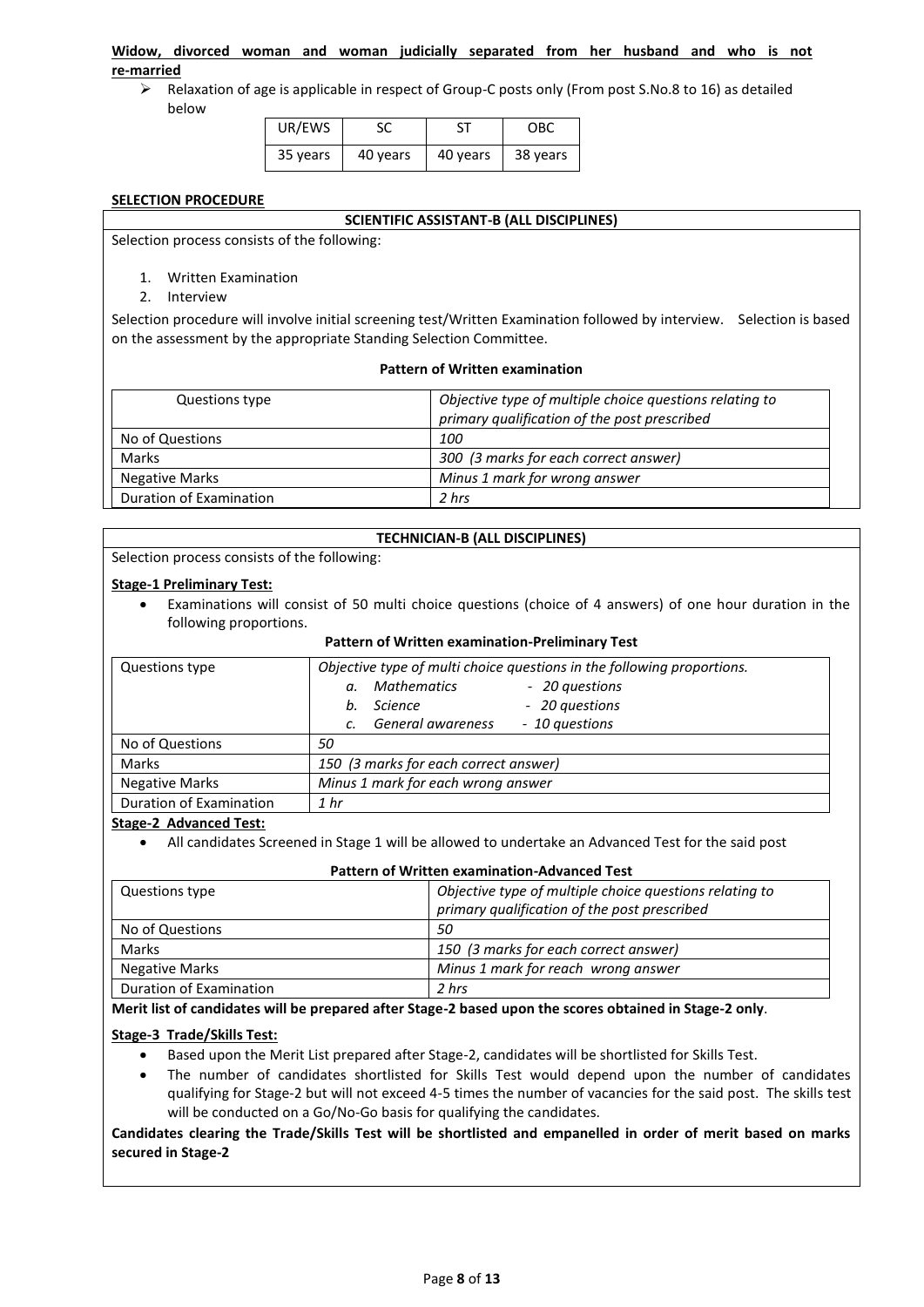## **In the event of a tie, following criteria to be adopted in sequence for deciding position in merit list.**

- Candidate with lower negative marks in Stage 2 to be placed higher on the merit list.
	- Candidate with higher marks in Stage 1 to be placed higher on the merit list.
	- Candidate with lower negative marks in Stage 1 to be placed on the merit list.
	- Candidate with higher positive marks in mathematics in Stage 1 is placed higher.
	- Candidate with higher positive marks in science in Stage 1 is placed higher.

## **UPPER DIVISION CLERK**

The selection process consists of the following.

- 1. Level-1 (Objective)
- 2. Level-2 (Descriptive)

Level -1 will be only qualifying exam/screening test to shortlist candidates for Level 2 main exam.

Minimum qualifying standard for Level-1 for Unreserved Candidates /Economically weaker Section will be 50% aggregate and 40% aggregate for OBC/SC/ST/PH candidates.

| PATTERN OF LEVEL-1 (WRITTEN EXAMINATION) |                                                                                             |  |  |  |
|------------------------------------------|---------------------------------------------------------------------------------------------|--|--|--|
| Questions type                           | Objective type of multi choice questions in the following<br>proportions.                   |  |  |  |
|                                          | <b>General English</b><br>- 25 questions<br>α.<br>General Knowledge<br>- 25 questions<br>b. |  |  |  |
|                                          | General Intelligence and Reasoning<br>- 25 questions                                        |  |  |  |
|                                          | Quantitative Aptitude (Arithmetic)<br>- 25 questions<br>d.                                  |  |  |  |
| No. of questions                         | 100                                                                                         |  |  |  |
| Marks                                    | 300 (3 marks for each correct answer)                                                       |  |  |  |
| <b>Negative Marks</b>                    | Minus 1 mark for wrong answer                                                               |  |  |  |
| Duration of Examination                  | 2 hrs                                                                                       |  |  |  |

**Candidates who clear the UDC Level-1 written examination alone will be called for UDC Level-2 examination.**

**The number of candidates to be shortlisted for Level 2: Descriptive written test shall be at the ratio of 1:20.**

## **PATTERN OF LEVEL-2 (WRITTEN EXAMINATION)**

| Questions type          | Descriptive Written Test                                                                                                                                                                                                      |
|-------------------------|-------------------------------------------------------------------------------------------------------------------------------------------------------------------------------------------------------------------------------|
|                         | The descriptive written test consists of two parts:                                                                                                                                                                           |
|                         | Part A: English Language comprising Comprehension, Precis<br>and English Grammar (50%) has to be written purely in<br>English;                                                                                                |
|                         | Part B: Descriptive test comprising Essay, Noting and<br>Drafting (50%) has to be written purely either in English or in<br>Hindi. If it is written in a combination of both English and<br>Hindi, zero marks will be awarded |
| No. of questions        |                                                                                                                                                                                                                               |
| Marks                   | 100                                                                                                                                                                                                                           |
| <b>Negative Marks</b>   | No negative marks                                                                                                                                                                                                             |
| Duration of Examination | 3 hrs                                                                                                                                                                                                                         |

*Final selection shall be on the basis of the marks secured in the Level-2 Descriptive Written Test only In the event of a tie, following criteria shall be adopted in sequence for deciding position in merit list:*

- *1. Total of Level 1 & 2 marks, candidate with higher marks shall be placed higher.*
- *2. Date of birth.*
- *3. Alphabetical order of name (First Name, Middle name and Surname, in that order)*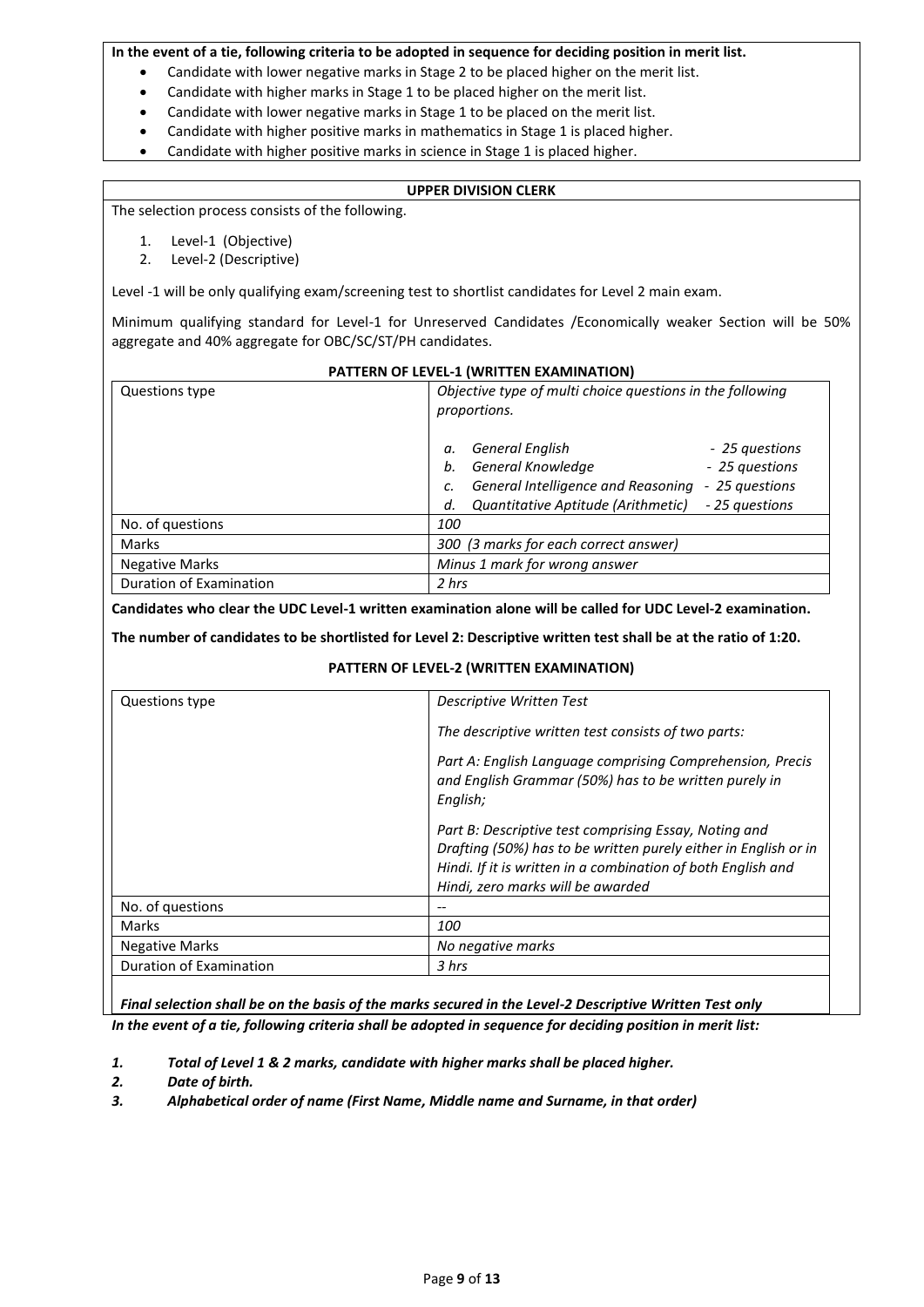#### **DRIVER (ORDINARY GRADE)**

#### The selection process consists of the following.

- 1. Level-1 (Written Examination)
- 2. Level-2 (Driving Test)

## **Empanelment will be based on the marks obtained in Level-1 & 2**

Minimum qualifying standard for Level-1 for Unreserved Candidates /Economically weaker Sections will be 50% aggregate and 40% aggregate for OBC/SC/ST candidates.

## **Pattern of Written examination (Level-1)**

| Questions type          | Objective type questions comprising the following subjects: |  |
|-------------------------|-------------------------------------------------------------|--|
|                         | <b>General English &amp; Hindi</b><br>а.                    |  |
|                         | <b>General Awareness</b><br>h.                              |  |
|                         | <b>General Intelligence</b>                                 |  |
|                         | <b>Elementary Mathematics</b><br>d.                         |  |
|                         | Driving techniques and motor car mechanism<br>e.            |  |
| No. of questions        | 100                                                         |  |
| <b>Marks</b>            | 100                                                         |  |
| <b>Negative Marks</b>   | No negative marks                                           |  |
| Duration of Examination | 2 hrs                                                       |  |

**Candidates who clears the Level-I written examination alone be called for Level-II examination (Driving test) The number of candidates to be shortlisted for Level 2: Driving test shall be at the ratio of 1:20.**

#### **Pattern of Level-2 examination**

*Driving Test on Heavy vehicles. (Testing the driving skills and knowledge of motor driving, motor mechanics and traffic rules & regulations).*

**Final selection shall be on the basis of weightage of marks secured in the Level-1: 40% & Level-2: 60%.**

*In the event of a tie, following criteria shall be adopted in sequence for deciding position in merit list:*

- *1. Total of Level 1 & 2 marks, candidate with higher marks shall be placed higher.*
- *2. Date of' Birth.*
- *3. Alphabetical order of name (First name, middle name and surname, in that order)*

## **SECURITY GUARD**

The selection process will consist of Physical Endurance Test and Written Test. **Physical Endurance Test (PET):** 

**1. Physical Events**

## **(a) Physical Events (Male)**

- $(i)$  100 meters run 16 seconds.
- (ii) Long Jump 3.65 meters in 3 chances

|          | Age Group      | Nos.      |
|----------|----------------|-----------|
| Chin ups | Upto 30 years  | 08-09     |
|          | 30-40 years    | 05-06     |
| Push ups | 40-45 years    | 16-17     |
|          | Above 45 years | $12 - 13$ |
|          | Upto 30 years  | $25 - 29$ |
| Sit ups  | 30-40 years    | $20 - 24$ |
|          | 40-45 years    | 15-19     |
|          | Above 45 years | 10-14     |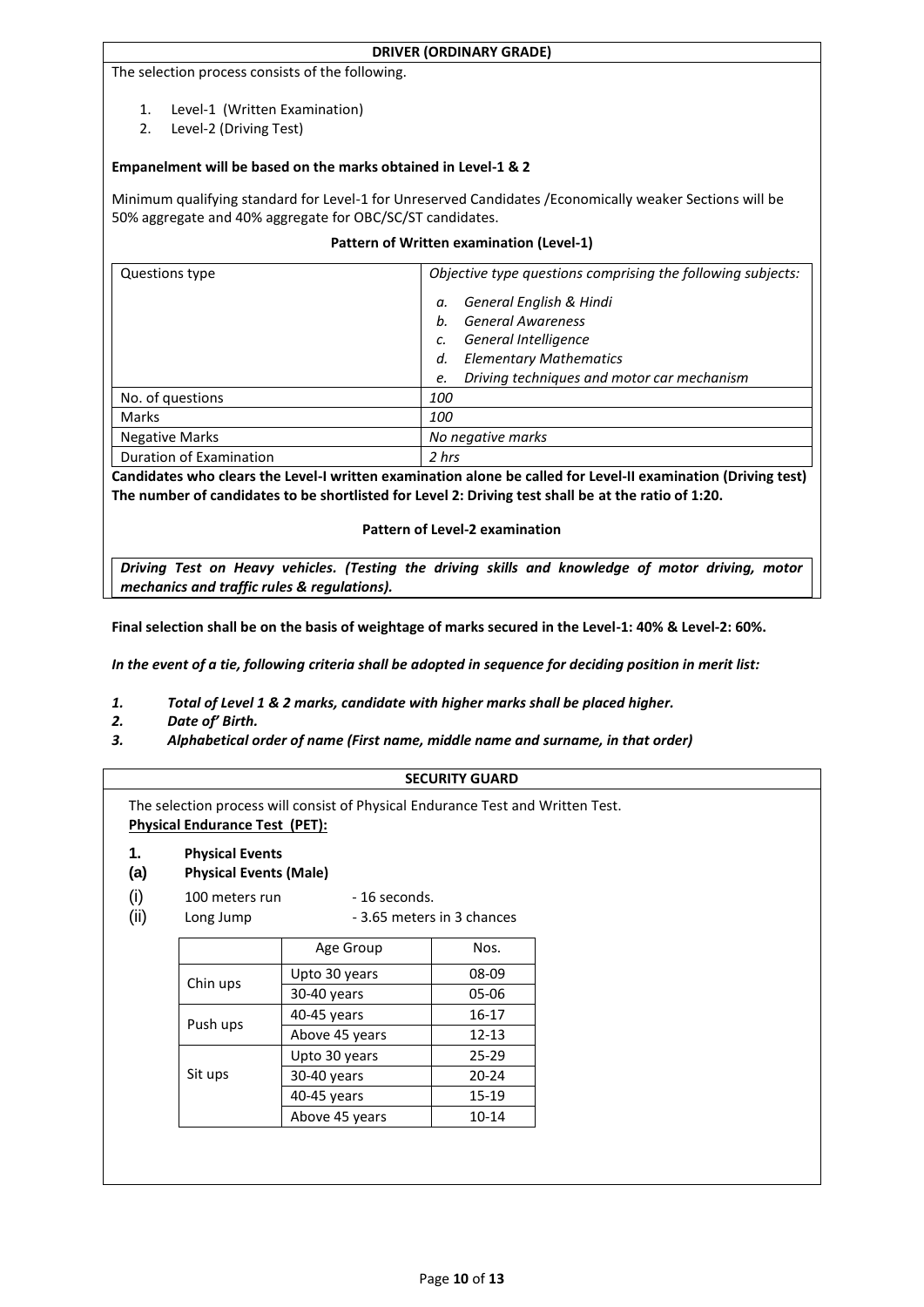## **(b) Physical Events (Female)**

 $(i)$  100 meters run - 20 seconds.

(ii) Long Jump - 2.7 meters (09 feet) in 3 chances

(iii)

|         | Age Group      | Nos. |
|---------|----------------|------|
|         | Upto 30 years  | 20   |
| Sit ups | $30-40$ years  | 15   |
|         | 40-45 years    | 12   |
|         | Above 45 years | 10   |

## **2. Written Test**

The candidates who qualify the Physical Endurance Test alone will be allowed to appear for written examination for 75 marks in the allotted time of 90 minutes. Composition of the question paper will be as per the following pattern:

| (a) | Comprehension                                    | - 25 marks |
|-----|--------------------------------------------------|------------|
| (b) | General Awareness (Objective Type)               | - 25 marks |
| (C) | Analytical or Basic Mathematics (Objective Type) | - 25 marks |

*Final selection shall be on the basis of the marks secured in the Written Test only.* 

## **GENERAL CONDITIONS**

- 1. Applications will have to be submitted on-line only.
- 2. For detailed information and on-line application, how to apply and payment of application fee etc., please login to website "www.amd.gov.in". Facility for on-line submission of applications will be available **from 09.10.2021 to 24.10.2021**
- 3. Before applying, the candidate should ensure that he/she fulfils all the eligibility conditions mentioned in the advertisement. Candidates should ensure that they furnish the correct information. The candidate would be admitted to various stages of the recruitment process based on the information furnished by the candidate in his/her application. Only a summary scrutiny of the application would be made before the final stage of the recruitment process and detailed scrutiny of the eligibility of the candidate would be done only at the final stage of the recruitment process. As such, the candidature of the applicants shall remain provisional till detailed scrutiny is undertaken and the candidates are found eligible in all respects.
- 4. AMD would be at liberty to reject any application at any stage of the recruitment process if the candidate is found ineligible for the post or if it comes to its notice that the candidate has furnished false information.
- 5. The decision of AMD shall be final in deciding the eligibility of the candidate. The mere fact that a call letter has been issued to the candidate and allowed to appear in the written exam/skill test will not imply that his/her candidature has been finally cleared or that entries made by the candidate in his/her application have been accepted as true and correct.
- 6. In case the Universities/Board, award grades/CGPA/OGPA, the same will have to be indicated in equivalent percentage of marks as per the norms adopted by University/Board. In the absence of the same, the candidature will not be considered.
- 7. The date, time and venue for Physical Endurance Test/Written Test/Preliminary Test/Advance Test/Skill Test/Driving Test will be intimated to the eligible candidates through e-mail/SMS.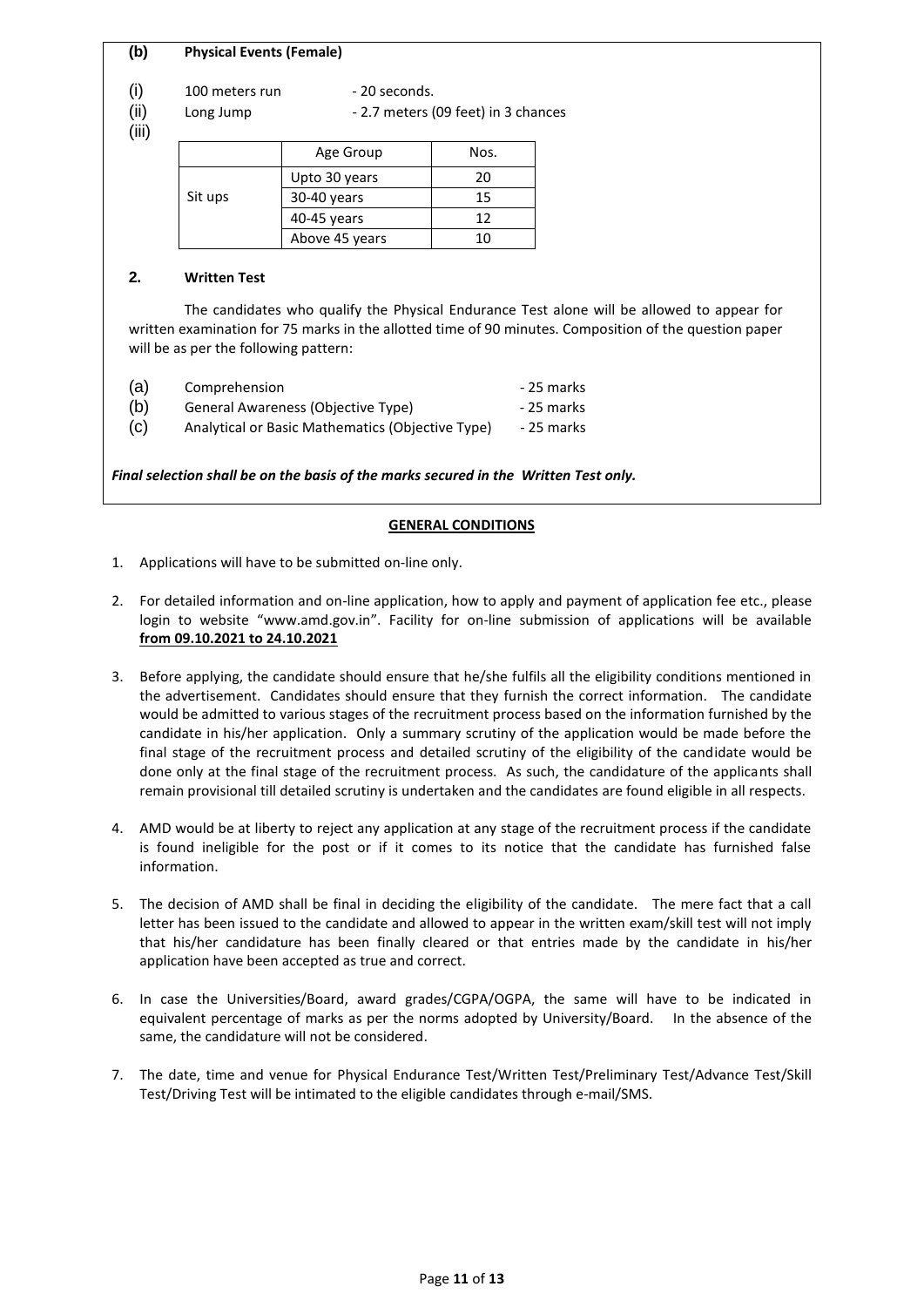8. The Written examination/Level-1 test will be conducted in the mode of Computer Based Test (CBT) and may be held in the following cities; depending on the number of candidates in each city. The candidates will have to opt for 3 cities, in the order of preference. AMD reserves the right to allot the candidates to any City/Centre and not to hold online test in any Centre/City. Decision of AMD in this regards will be final.

|   | Ahmedabad |    | Indore  | 13 | Nagpur             |
|---|-----------|----|---------|----|--------------------|
| 2 | Bengaluru | 8  | Jammu   | 14 | Ranchi             |
| 3 | Chennai   | 9  | Jaipur  | 15 | Thiruvananthapuram |
| 4 | Delhi     | 10 | Kolkata | 16 | Visakhapatnam      |
| 5 | Guwahati  | 11 | Lucknow |    |                    |
| 6 | Hyderabad | 12 | Mumbai  |    |                    |

- 9. On intimation/publication of examination venues and dates, the candidates are required to book their examination slots/centre for attending CBT examination failing which, the candidates shall not be given any opportunity for CBT examinations later. In other words, No written examination/CBT shall be conducted to the candidates who do not book their slots/examination centres for CBT Examination.
- 10. Certificate verification, Level 2 exam for UDC, Skills test for Technicians, Driving test for Driver (Ordinary Grade) / Interview for Scientific Assistant-B and Physical Endurance Test for Security Guards will be held at Hyderabad. Call letters will be made available on the website for download only to those who qualify for next level of test.
- 11. In case of posts for which interview is not conducted, the results will be published only after verification of certificates of the candidates qualified in the relevant qualification test as the case may be.
- 12. Mere fulfilling the requirement as laid down in the advertisement does not entitle a candidate to be called for a Written Test/Preliminary Test/Advance Test/Skills Test/Physical Endurance Test/Driving test/ Interview.
- 13. Candidates working under the Central/State Government, Public Sector Undertakings, Autonomous Bodies etc., should furnish a "NO OBJECTION CERTIFICATE" at the time of certificate verification/final stage of the recruitment process.
- 14. The selected candidates will be governed by the new restructured defined Contribution Pension Scheme (National Pension Scheme), which has come into force with effect from 01.01.2004 vide Ministry of Finance Notification No.5/7/2003-ECB & PR dated 22.12.2003 and the provisions thereunder, by contributing monthly an amount of 10 percent of the Pay and Dearness Allowances and 14% contribution from Government.
- 15. The validity of operation of wait-list will be one year from the date of preparation of the Select Panel.
- 16. Record of the non-selected candidates shall not be preserved beyond 6 months from the date of formation of select list.
- 17. AMD reserves the right to fill up all the posts or alter the number of posts or even cancel the whole process of recruitment and change the Centre of examination without any notice.
- 18. AMD reserves the right to reject or accept the candidature of any applicant at any stage.
- 19. Candidates belonging to Scheduled Caste /Scheduled Tribe/Other Backward Caste/Economically Weaker Section will have to submit Caste/EWS certificate in the prescribed format at the time of document verification.
- 20. Candidates applying under Economically Weaker Section must possess a valid certificate of EWS **as on last date of receipt of applications i.e. 24.10.2021.** Candidates having EWS certificates after the last date of receipt of applications shall not be considered.
- 21. **Candidates applying for the post of Driver (Ordinary Grade) must have valid driving licence of both LMV & HMV with prescribed period of experience at the time of applying on-line**.